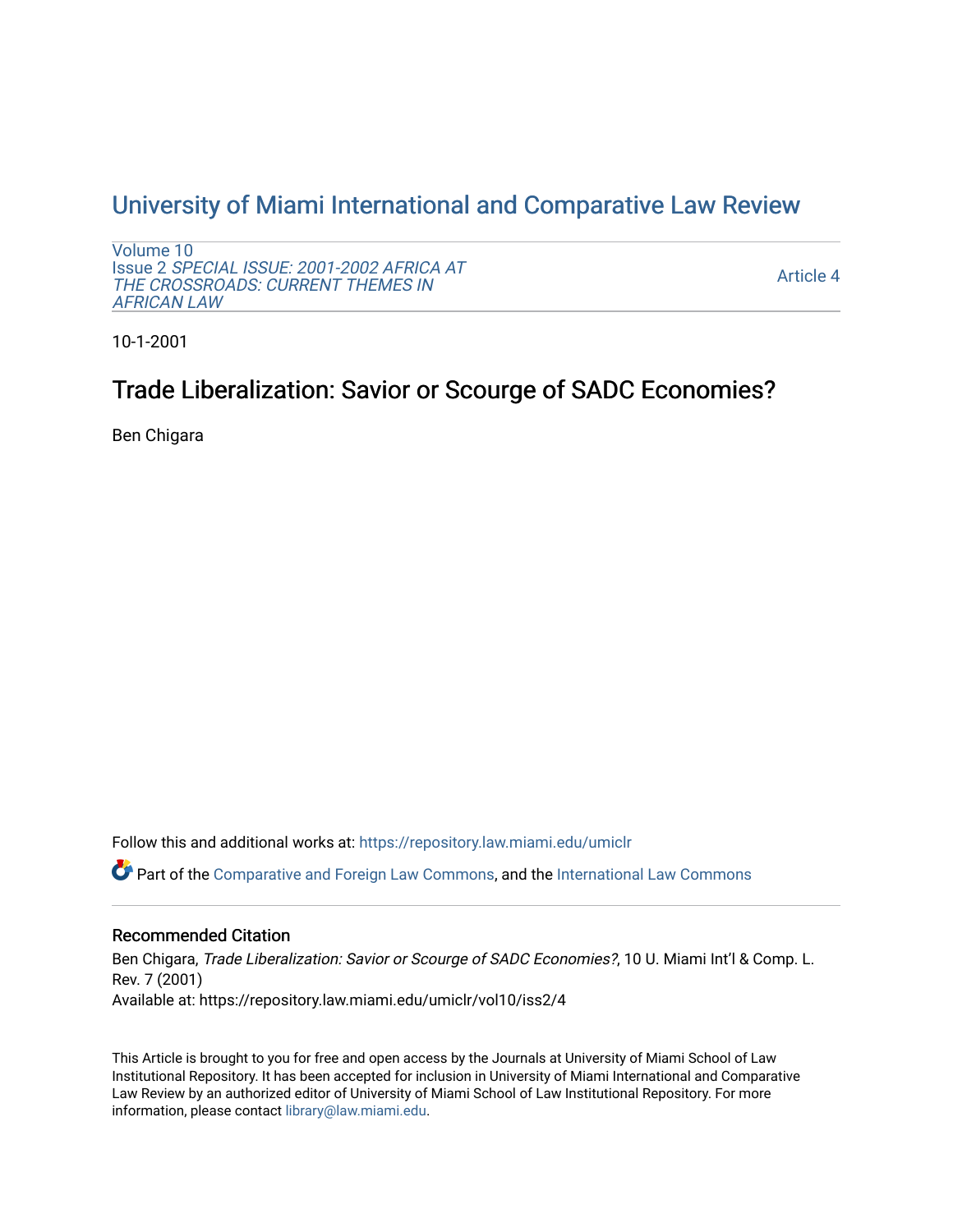2001-2002

## **Trade Liberalization: Savior or Scourge of SADC Economies? Ben Chigara\***

#### **Introduction**

The might of global trade forces reined against developing countries individually and collectively are well documented. In its 2001 Report on Trade and Development, the United Nations Conference on Trade and Development (UNCTAD) wrote:

> Given the difficulties that developing countries have been facing in finding unilateral solutions to the problem of managing their currencies and preventing financial crises, and given the resistance of the major powers to genuine reform of the international financial architecture, attention has increasingly focused on regional solutions. In this context, there is growing interest in the lessons provided by the European experience with regional monetary cooperation and currency arrangements in the post-Bretton Woods era, which culminated in a monetary union at the end of the  $1990s<sup>1</sup>$ .

The difficulties faced by developing countries in the current international economic and trade climate remind one of the story of the colony of mice that shared a crop yard and its adjacent compound of granaries with a cat. Concerned about what appeared to be the cat's eternal control over their welfare, the mice gathered to determine what to do with the cat; much like the Organization of African Unity has been gathering since its foundation in 1963 to determine local and global issues that affect the region. Given that the mice could not eliminate the cat whatsoever, the mice decided that the solution to their problem lay in tying round the cat's neck a belt of jingles. This would significantly reduce the chances that a mouse would find itself stuck between the cat's paws. Excitement at having found a way of taming the cat soon gave way to gloom when the question was asked: whom among them would place the belt of jingles round the cat's neck? That sent home the chilling fact that evolution's trickery had privileged, perhaps permanently, the cat's fortunes over those of the mouse whenever the pair found themselves in a situation of competition—with the cat dominating the mouse and the mouse having to cope with the limits imposed upon it by the cat's domination. It also concluded the meeting of the colony of mice. Among States, similar evolutionary trickery appears to have privileged the

<sup>\*</sup> (BA); (LL.M); (Ph.D.); Lecturer - School of Law, University of Warwick, United Kingdom. **I** am grateful to Barnabas Chigara (B.C.) who assisted in the research of this article. The views expressed and any mistakes are attributable to myself alone.

**I** U.N. CONFERENCE ON TRADE AND DEVELOPMENT, U.N. TRADE AND DEVELOPMENT REPORT at 118, U.N. Doc. UNCTAD/TDR.2001, U.N. Sales No. E.00.II.D:10 (2001), http://www.unctad.org/en/docs/tdr01ch5.en.pdf.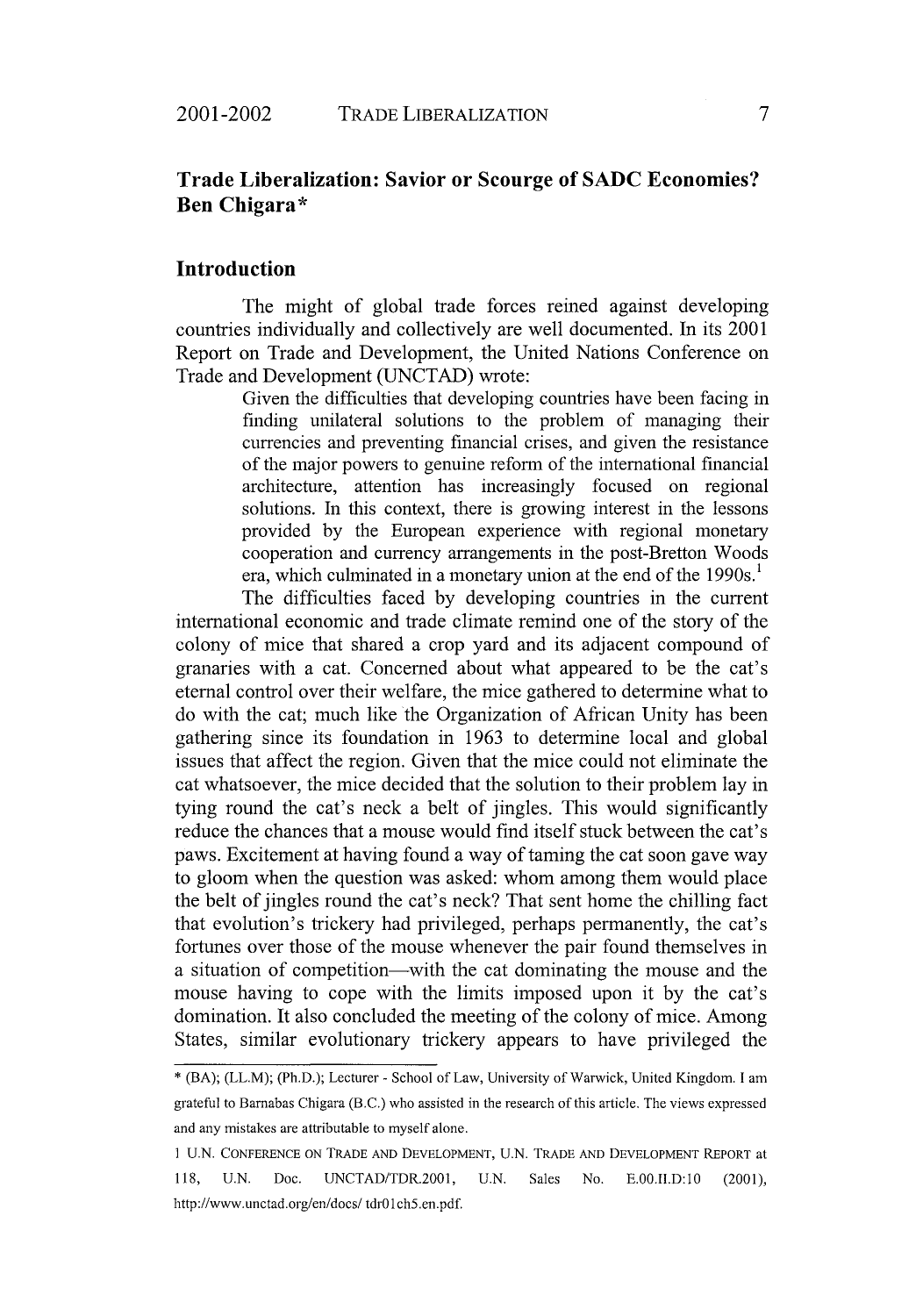fortunes of developed countries over those of developing and least developed countries, particularly when States compete for allocation of scarce resources and markets in which to trade their goods.

The disparate economic forces and sectors that now dominate international trade date back thousands of years for most developed countries, and only a few hundred years or even less for most developing and least developed countries. Nonetheless, the recently formed World Trade Organization (WTO), which is both a discontinuation and continuation of the General Agreement on Tariffs and Trade  $(GATT)^2$ , is portrayed by its protagonists as the virtuous "Solomon" of old set to even out the case between the cat and the terrified mice so that the cat never has to have nightmares of waking up to find a belt of jingles tied round its neck and the mice never have to worry when they order their welfare in the crop yard and the granaries adjacent to it. This article examines the impact of trade liberalization on Southern African Development Community  $(SADC)<sup>3</sup>$  economies. This article shows that optimism in the WTO as guarantor of developing countries' fortunes in international trade (inspired by what Gallagher calls the WTO's concept of balance and fairness between the organization's poorest and richest countries<sup>4</sup>) is illusory for most SADC Member States. The reason for this is because developing countries' aspirations to create supranational organizations, that like the European Union are capable of empowering them for meaningful engagement with the rest of the world, are always at the mercy of developed countries' economic interests.<sup>5</sup> The psychology of dominance and subservience resides at the core of decisions attributable to both extreme affluence and abject poverty in the international community. Even the noble proclamation of the WTO seeking to predicate international trade on the principles of fairness and balance has

*<sup>2</sup> See* CHRISTOPHER ARUP, THE NEW WORLD TRADE ORGANIZATION AGREEMENTS: GLOBALIZING LAW THROUGH SERVICES AND INTELLECTUAL PROPERTY, 12 (Cambridge University Press 2000).

<sup>3</sup> Treaty Establishing the Southern Africa Development Community, August 17, 1992, Angl.-Bots.- Lesotho-Malawa-Mozam.-Namib.-Swaz.-Tanz.-Zambia-Zimb., 32 I.L.M. 116 (1993).

<sup>4</sup> PETER GALLAGHER, GUIDE TO THE WTO AND DEVELOPING COUNTRIES (Kluwer Law Int'l 2000).

<sup>5</sup> The European Union's strategy of overcoming its previous reliance on the Bretton Woods financial arrangements as a first step to economic independence is often cited as a good example for developing countries. UNCTAD's analysis of the function of viable and appropriate exchange rate regimes in establishing enduring markets in developing economies writes that "... the post-Bretton Woods experience of Europe in establishing mechanisms to achieve a stable pattern of intra-regional exchange rates, and eventually move to a currency union, may hold useful lessons for developing regions, particularly East Asia and South America." U.N. Conference on Trade and Development, *supra* note 2, at 110. But what is often not mentioned in similar reports is the fact that the EU had enormous financial support of the U.S. which had an interest in the success of the EC project. *See also* D. LASOK, LAW AND INSTITUTIONS OF THE EUROPEAN UNION, **6-7** (6th ed. Butterworths 1994).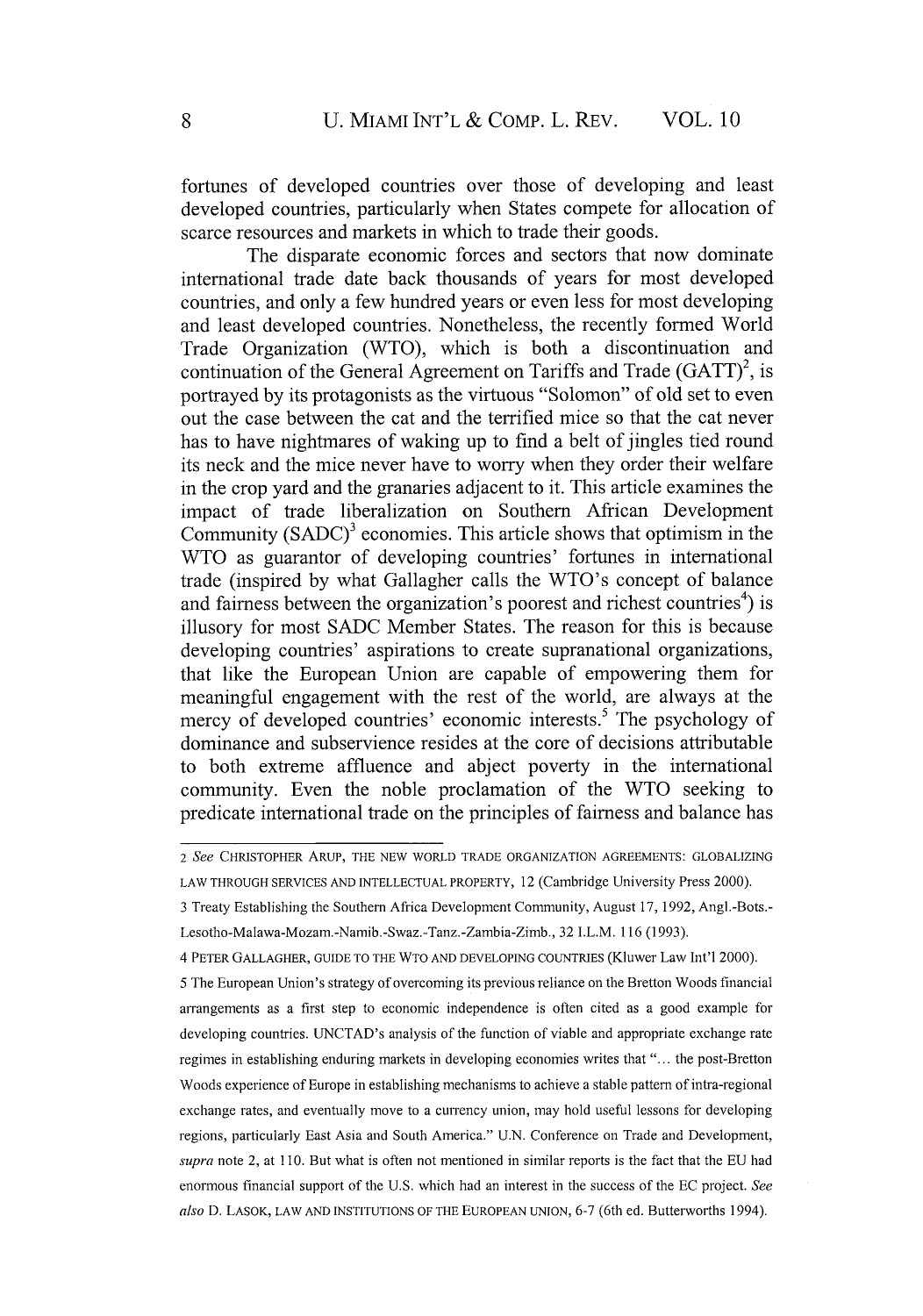done little to affect that psychology. This article argues, that in order to uphold that principle, the WTO needs to substitute among Member States the psychology of constructive mutual cooperation for the psychology of dominance and subjugation, by instituting both substantive and procedural measures targeted at ensuring that developing countries' aspirations to create supranational organizations are not compromised by developed countries' efforts to preserve the status quo.

## **I. Regional Coordination as a Mechanism for Internationalization**

Internationalization through regional cooperation has in recent years become the principal model of pursuing States' concerns. Regional cooperation has superseded multilateral cooperation in matters of human rights protection, national defense, and security and economic arrangements. The internationalization of markets through regional economic cooperation and economic integration under the right circumstances is perceived as a very effective way of stimulating sustained growth of national economies.<sup>6</sup> This model has become the subject of much study in recent years as regional groups across the world embrace it.<sup>7</sup> Both developing and developed countries are entering into regional agreements seeking to harmonize national development policies for the sake of enhancing their economic growth and competitiveness in a world that increasingly regards globalization as a matter of fact and inevitability. Some of these groups are characterized by diverse heterogeneous economies, while others in comparison, are relatively homogeneous. All this activity points, perhaps to the overwhelming belief by States in the utility of internationalization through rationalization. The SADC, successor to the Southern African Coordination Conference  $(SADCC)^8$  is one such regional arrangement.

*<sup>6</sup> See* **F.A.S.T.** MATAMBALYA, THE IMPACT OF REGIONALISATION SCHEMES ON THE EXPORT AND ECONOMIC PERFORMANCE OF DEVELOPING COUNTRIES 30 (Brandes and Aspel 1995).

*<sup>7</sup> See* WORLD BANK, WORLD DEVELOPMENT REPORT, World Development Report 1996: FROM PLAN TO MARKET (Oxford Univ. Press 1996).

<sup>8</sup> Treaty Establishing the Southern African Development Community, *supra* note 3, at 116. Established in 1980 as a forum for economic liberation and reducing economic dependence on apartheid South Africa and to pursue policies aimed at the economic integration of their economies. The original nine member States-Angola, Botswana, Lesotho, Malawi, Mozambique, Swaziland, Tanzania, Zambia and Zimbabwe-were inspired by four strategic goals, namely, to reduce dependence of the region on the outside world, and in particular on South Africa, to promote collective self-reliance of the member countries, to promote and co-ordinate economic co-operation through a project and sector-led approach, and to provide joint action to secure international understanding of, and practical support for, the SADC strategy.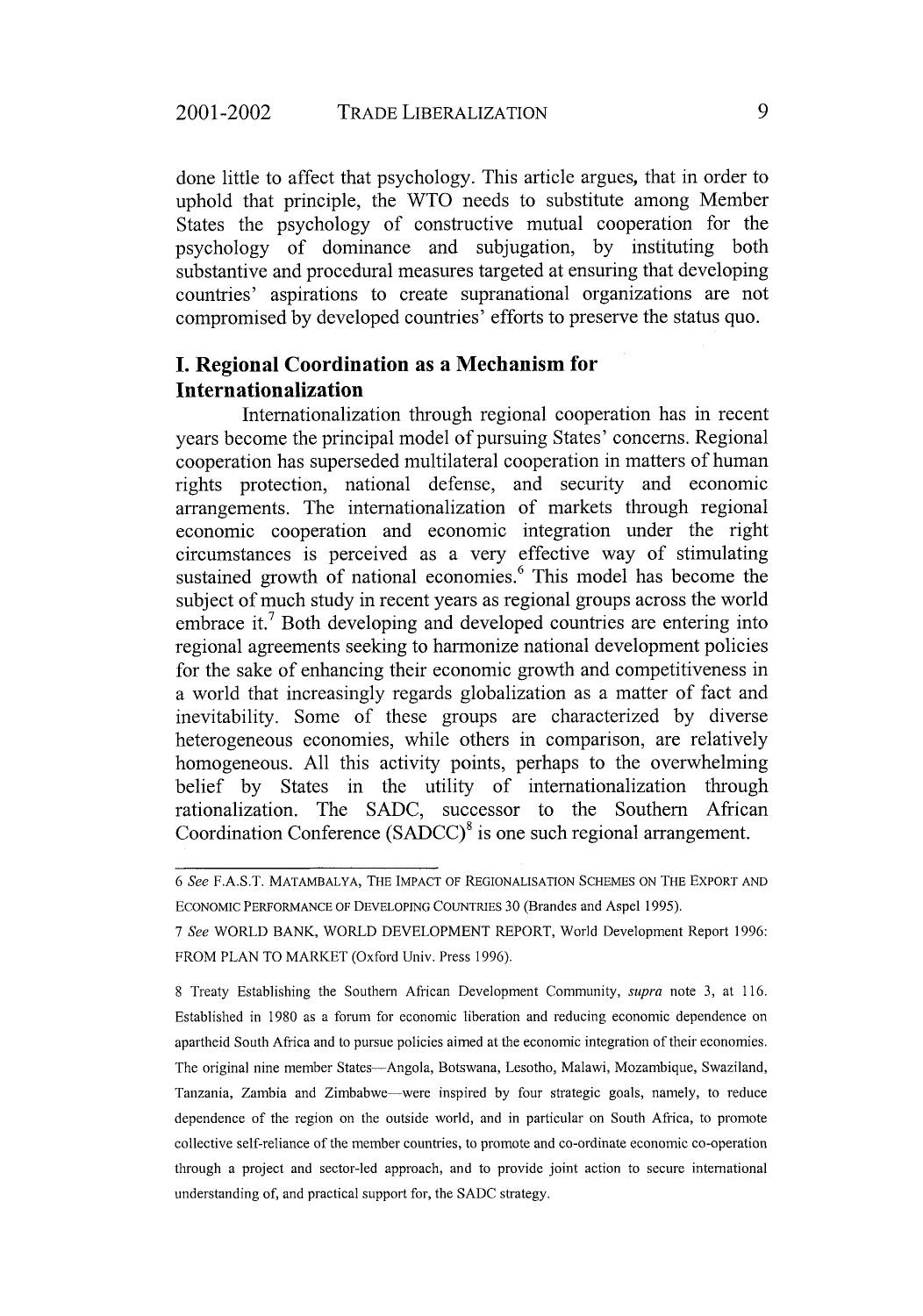Established by the treaty of August 17, 1999 signed at Windhoek by the heads of States of Angola, Botswana, Lesotho, Malawi, Mozambique, Namibia, Swaziland, Tanzania, Zambia and Zimbabwe at the  $12<sup>th</sup>$  summit of the SADCC the SADC has a membership of 14. Namibia became the tenth Member State after its independence in 1990. Following the holding of democratic elections in South Africa in April 1994, South Africa became the eleventh member State of the SADC in August 1994. Subsequently, Mauritius, Seychelles, and the Democratic Republic of Congo have also become members. The organization seeks to accelerate economic growth of the region, to improve the living conditions of its citizens through regional cooperation in different fields, and to harmonize economic development of the region.<sup>9</sup> Article 5(1) of the treaty establishing the  $SADC<sup>10</sup>$  lists the objectives of the organization to be:

- a) pursuit of development and economic growth, alleviation of poverty, enhancement of the standard and quality of life of its citizens and the support of the socially disadvantaged through regional integration;
- b) evolution of common political values, systems and institutions;
- c) promotion and defense of peace and security;
- d) promotion of self-sustaining development on the basis of collective self-reliance, and the interdependence of member States;
- e) pursuit of complementarity between national and regional strategies and programs;
- f) pursuit and maximization of productive employment and utilization of regional resources;
- g) pursuit of sustainable use of natural resources and the effective protection of the environment; and
- h) strengthening and consolidation of longstanding historical, social and cultural affinities and links among the peoples of the region;

Article  $5(2)^{11}$  states that in order to achieve the objectives set out in Article 5(1), the SADC shall:

- a) harmonize political and socio-economic policies and plans of Members States;
- b) encourage the peoples of the region and their institutions to take initiatives to develop economic, social and cultural ties across the region and to participate fully in the implementation of programs and projects of the organization;

<sup>9</sup> See The Lusaka Declaration, 1 April 1980: "Southern Africa: Toward Economic Liberation."

<sup>10</sup> *See* Treaty Establishing the Southern African Development Community *supra* note 3, at 124. *11 Id.*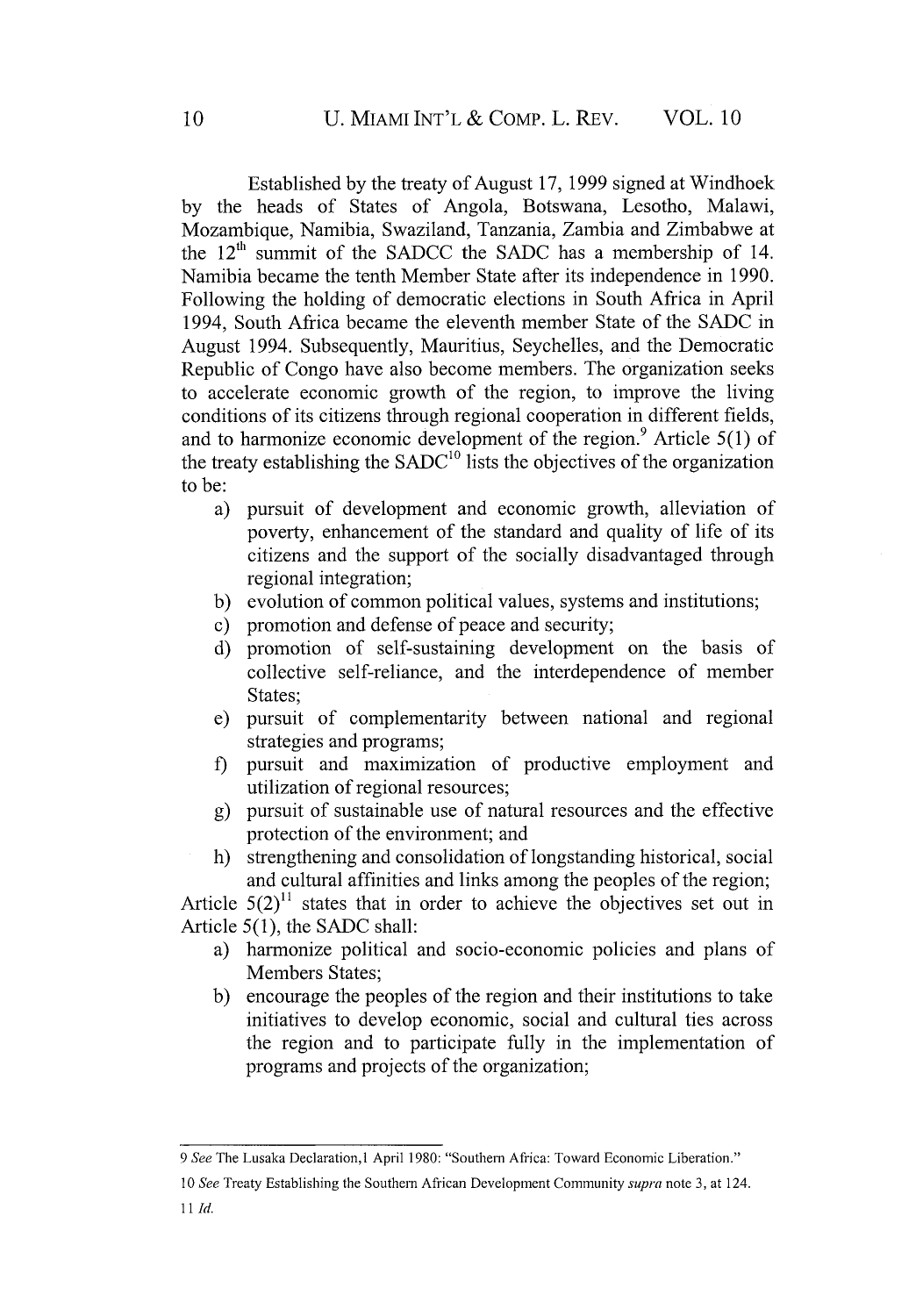- c) create appropriate institutions and mechanisms for the mobilization of requisite resources for the implementation of programs and operations of the organization and its institutions;
- d) develop policies aimed at progressive elimination of obstacles to the free movement of capital and labor, goods and services, and of the peoples of the region generally among member States;
- e) promote the development of human resources;
- f) promote the development, transfer and mastery of technology;
- g) improve economic management and performance through regional cooperation;
- h) promote the coordination and harmonization of the international relations of Member States;
- i) secure international understanding, cooperation and support, and mobilize the inflow of public and private resources into the region; and
- j) develop such other activities as member States may decide in the furtherance of the objectives of this treaty.

The SADC's shield and nurture approach to economic and trade development prioritizes intra-trade cooperation. This is consistent with the organization's ultimate goal of progressively harmonizing Member States' microeconomic policies towards establishing, incrementally, a free trade zone, a customs union and ultimately full economic union with integrated monetary and fiscal systems and a regional parliament by the year 2034. In its 2001 Trade and Development Report, the United Nations Conference on Trade and Development (UNCTAD) highlights this strategy as a crucial step in any effort by States to break away from dependence on the Bretton Woods system.<sup>12</sup> But the privileging of intratrade cooperation over inter-trade cooperation may not be consistent with WTO norms of national treatment (NT) and most favored nation status (MFN) to which Member States of the SADC have pledged themselves to by signing the WTO agreements of 1994. This highlights problems created when States simultaneously embrace disjointed trade mechanisms that are evolving contemporaneously when those mechanisms require States Parties to commit themselves to divergent or even conflicting norms. There is nothing novel about the SADC's ultimate goal of wanting to achieve full economic union by 2034. Neither is there anything uncommon about its strategy for getting there. Other regional organizations including the European Union (EU), the North American Free Trade Area (NAFTA), and the Association of East Asian Nations are very much ahead of the SADC in that effort. In fact, those that have made more progress are able to penetrate, with frustrating consequences, the shield in the SADC strategy to achieve an African

<sup>12</sup>*See* U.N. CONFERENCE ON TRADE AND DEVELOPMENT *supra* note 2, at 118.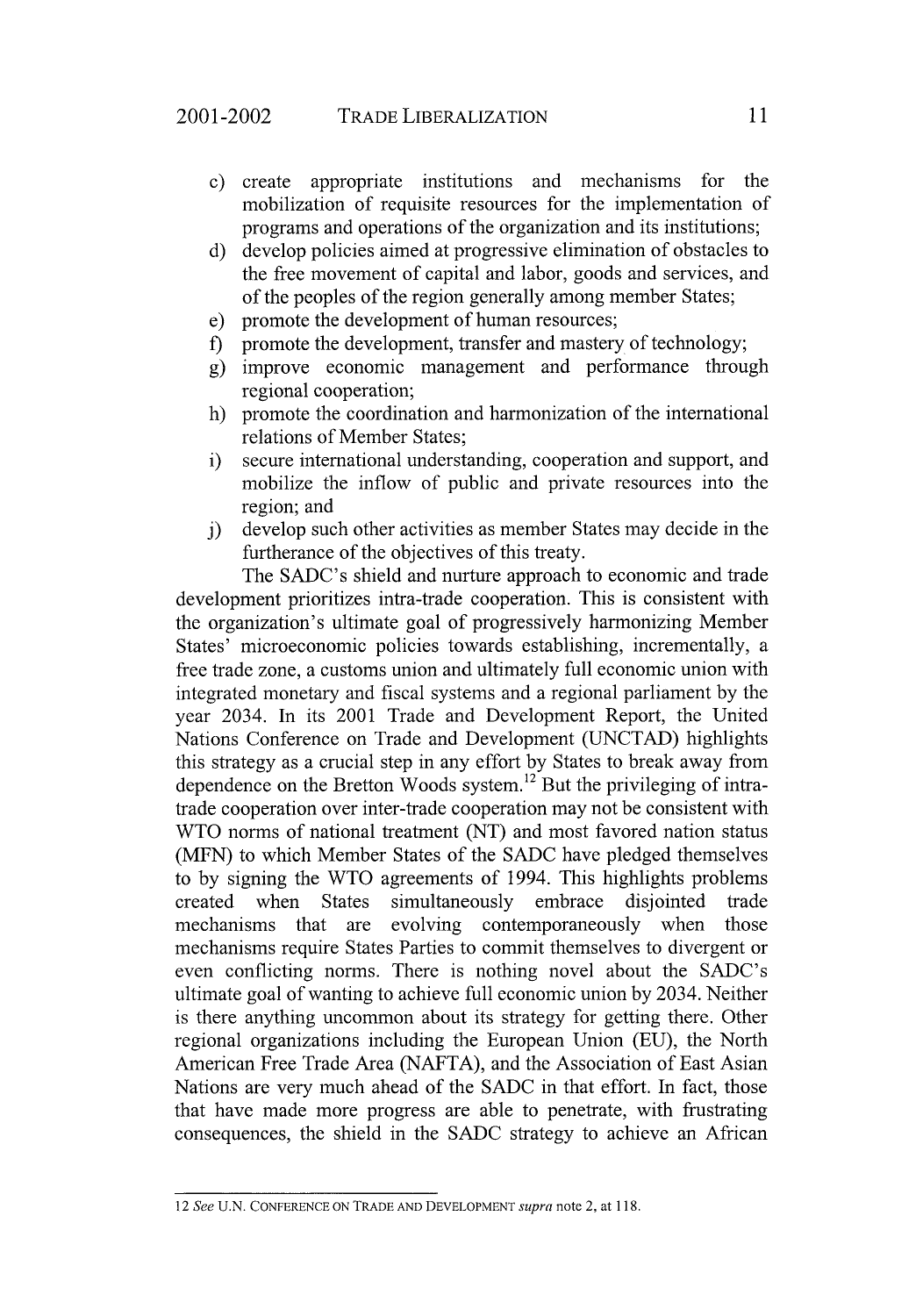Economic Community by  $2034<sup>13</sup>$  This raises the question on the reliability of claims, that trade liberalization premised on the concept of balance and fairness is possible for Member States of the WTO who vary from the poorest to the richest countries.<sup>14</sup> The latter do not appear to want to relinquish their Revealed Comparative Advantage<sup>15</sup> (RCA). Rather, they appear keen to secure and to maximize the status quo.

#### **II. The Dynamics of Market Liberalism**

Trade liberalization, or opening up of national markets advocated by the WTO, is not a new phenomenon. The economic integration that we call globalization is only the latest stage or example of what has been happening for ages. Calitz writes, that, "If one adopts a long-term perspective, modern economic globalization may be viewed as the latest manifestation of an erratic pattern of economic integration which has occurred in leaps and bounds over the years."<sup>16</sup> In Roman times, when the Dinarius was used as a currency in an area which today covers parts of more than 40 countries in Europe, North Africa, and Asia, monetary integration was far more advanced than in modern Europe. More recently, from 1870 to 1930, the pound sterling was the currency of a part of the world, which today represents more than 50 countries (including India which has a population of one billion-almost one quarter of the world population). The difference between modern day economic globalization and previous versions of it is that:

- 1) it appears not to be driven by an imperial power though the role and function of the United Nations' financial institutions including the International Monetary Fund (IMF) and the World Bank is difficult to exonerate from imperial force machinations;
- 2) it does not require a military offensive aimed at a stable expansion of territory;
- 3) "the major agent of economic integration is a spectacular drop in the cost of communications and information .... Global communication at falling cost presents competition to

*<sup>13</sup> See generally* **0.** Akinkugbe, *The European Union-South Africa Free Trade Agreements and the SADC Region,* 68 No.4 THE S. AFR. J. OF ECON., 639 (2000) (discussing the European Union's departure from its practice of entering trade agreements with regional blocks to selecting the strong players in developing countries' regional economic pacts to the detriment of regional groupings). 14 *See* Gallagher, *supra* note 4.

<sup>15</sup> For a discussion of recent applications of this economic indicator developed **by** Balasa in 1965, *See generally* N. Valentine & **G.** Krasnik, *SADC Trade With the Rest of the World: Winning Export Sectors and Revealed Comparative Advantage Ratios,* 68 No. 2 THE S. AFR. J. OF ECON.., 266 (2000).

<sup>16</sup> **E.** Calitz, *Fiscal Implications of the Economic Globalisation of South Africa,* 68 No.4 THE S. AFR. J. OF ECON., 564, 565 (2000).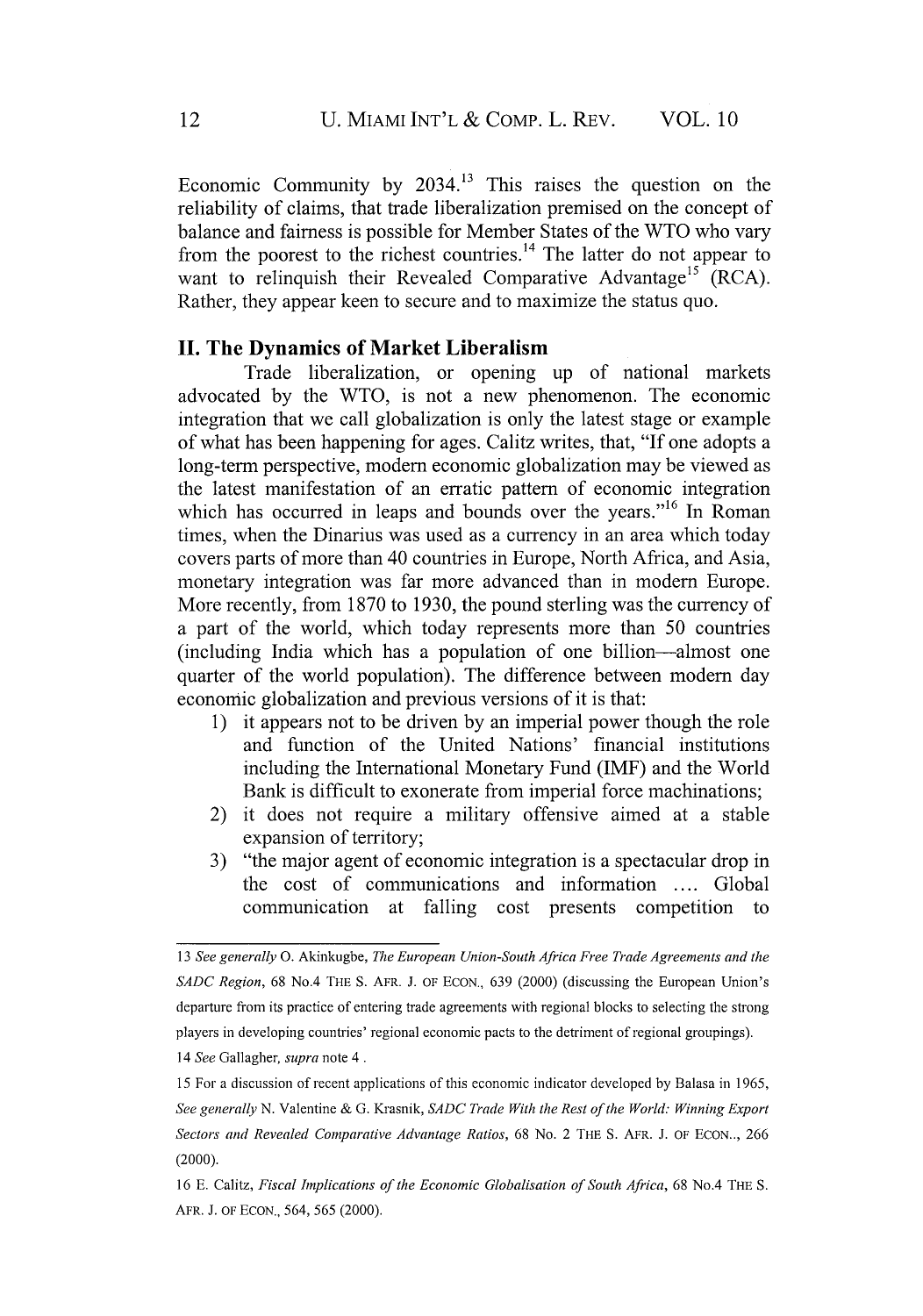governments because it influences the views and behavior of residents and reduces the scope for authoritarianism, paternalism and government without accountability"<sup>17</sup>:

- 4) it occurs at an unparalleled scale, attracting participation of State entities, multinational companies, financial institutions, residents and foreigners of States, international mobility of capital, technology and sometimes labor;
- 5) it produces devastating effects, winners and losers, affluence and abject poverty;
- 6) it compounds labor migration, in that an estimated 120 million people find themselves outside their countries of birth, a high proportion even if we discount political refugees; and
- 7) it is perceived by many to be irreversible.<sup>18</sup>

Justifications for trade liberalization appears, in one sense, to enjoin themselves to liberal and utilitarian values. Often it is seen as:

- 1) cutting protection and reducing tariff levels leads to maximization of national production and export comparative advantage;
- 2) accelerating integration of economies throughout the world through trade, financial flows, the exchange of technology, information and ideas and the movement of people;
- 3) essential for the generation of export-led growth;<sup>19</sup>
- 4) necessary for the improving allocative efficiency and facilitatory of specialist production and increase in exports that enable greater imports and consumption<sup>20</sup>; and
- 5) facilitatory of dynamic gains such as increased diffusion of knowledge and technology, increased competition, more production in sectors with higher income and price elasticities, and increased investment.<sup>21</sup>

This argument is based in large measure on what Roberts calls the orthodox trade theory and its assumptions of perfect competition, constant or decreasing returns to scale, no externalities... etc.<sup>22</sup> Research, however, shows that although positive associations have been found between export and growth in the reforming States, the relationship with liberalization is uncertain. The World Bank in 1989 found from

*<sup>17</sup> Id.* at 566.

*<sup>18</sup> Id.* at 568.

*<sup>19</sup> See Republic of South Africa, Growth, Employment, and Redistribution: A Macroeconomic*

*Strategy* 14 June 1996, (1996), http://www.polity.org.za/govdocs/policy/growth.html.

<sup>20</sup> S. Roberts, *Understanding the Effects of Trade Policy Reform: The Case of South Africa* 68 No.4 THE **S.** AFR. J. OF ECON . 607, 609-10 (2000).

<sup>21</sup> *Id.*

<sup>22</sup> *Id.* at **611.**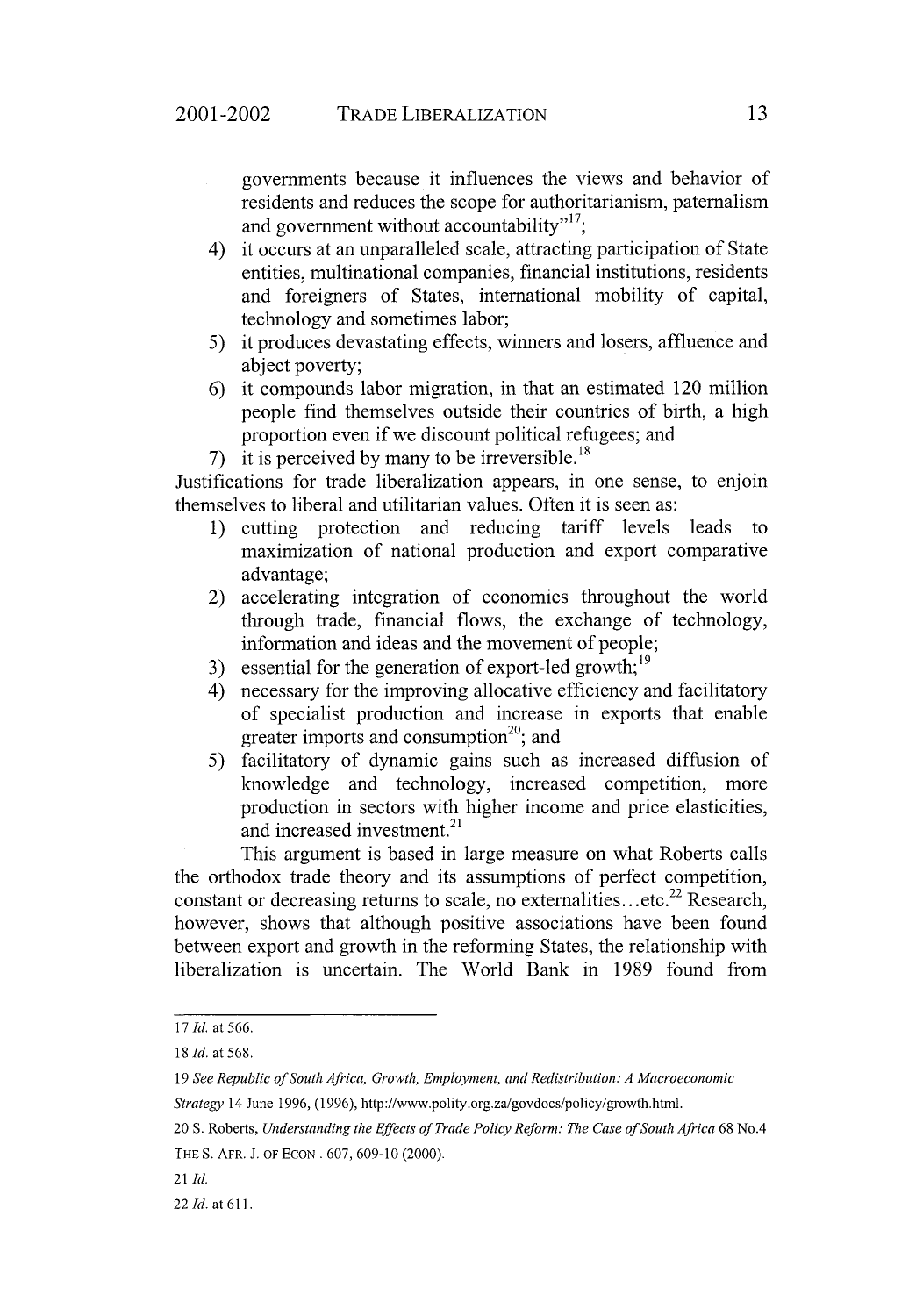statistical studies, comparing performance before and after trade policy reform, small or insignificant advantages.<sup>23</sup> To this finding should be added the real danger that attributing all changes in economic performance occurring during the material time, ignores the real possibility that other variables, antecedent or exterior to the reform paradigm, might be at work. Evidence from case studies suggests that reduction in anti-export bias can be achieved more through export incentives building on production capabilities than from import liberalization.<sup>24</sup> Roberts concludes that export growth is more likely to be due to investment and infrastructure measures or other forms of export promotion than liberalization.<sup>25</sup>

However, the haste with which SADC Member States appear to have embraced the WTO trade liberalization agreements of 1994, even in breach of their own regional intra-trade economic arrangements, demonstrates either an immense belief in the economic virtues of market liberalization, or a definite abandonment of all hope against a system that has evolved to subdue them beyond their wildest imagination. In 1994, the Republic of South Africa-the SADC's largest and strongest national economy-adopted a trade liberalization program agreed to under the GATT and implemented under the WTO. In taking this inter-trade highroad, the Republic of South Africa sacrificed some of its fundamental intra-trade covenants with SADC Member States in that it radically simplified, reduced or in some cases abolished tariffs for almost all of South Africa's imports.<sup>26</sup> The agreement also abolished stringent requirements of the treaty establishing the SADC.<sup>27</sup> For example, it abolished the local content requirements referred to in article *5(1)(f),* which in itself undermines article  $5(1)(e)$  of the SADC treaty which requires Member States in their international relations to complement regional strategies and programs. South Africa is not alone on this assault of the object and purpose of the treaty establishing the SADC. Other SADC Member States have or are signing up to multilateral agreements with the WTO that threaten the objectives of the organization. The remark that if nations' successes were measured by the number of agreements that they had merely entered into with one another, regardless of whether or not they actually carried them through, then African nations would be the most successful individually, and collectively. This ceases to be a conference joke, but a sad fact. To safeguard their own commitments under the treaty establishing the SADC, perhaps Member States should now start to negotiate as a single

<sup>23</sup> *Id.* at 612.

*<sup>24</sup> Id.* at 613.

*<sup>25</sup> Id.* at 612.

<sup>26</sup> *Id.* at 609.

<sup>27</sup> *See* Treaty Establishing the Southern Africa Development Community *supra* note 3, at 116.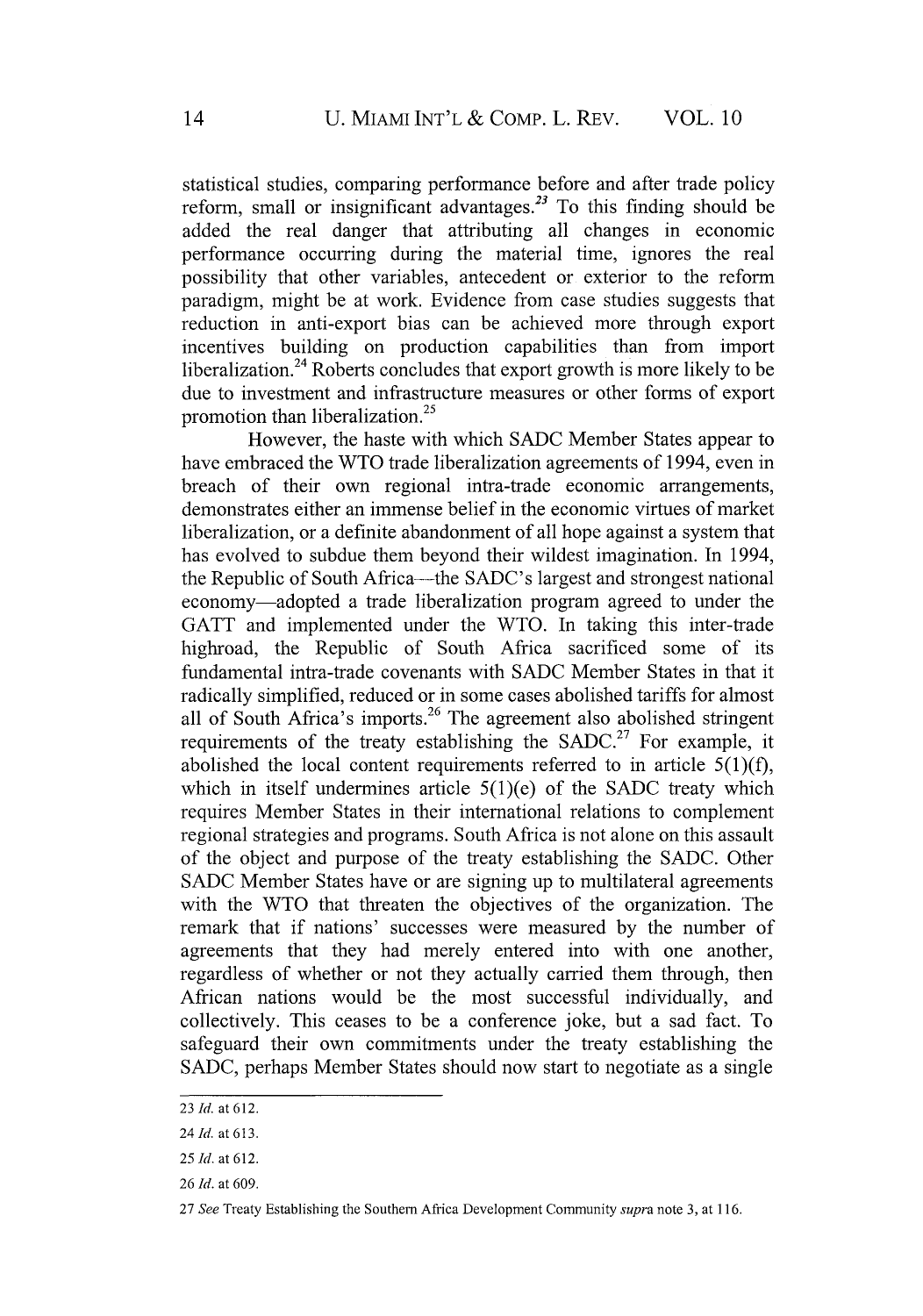entity those multilateral negotiations whose content is proscribed for by their constituent treaty.

The case of the European Union's (EU) deletion of the Republic of South Africa from its list of typically less developed countries entitled to privileged trading arrangements under the Lomé Convention illustrates, the vulnerability to frustration of developing countries' efforts to set up structures that have the potential to give them a fighting chance against the dominant States in international trade. This is important particularly because the EU is the SADC's largest and single most important trade partner.<sup>28</sup> Following that deletion, South Africa, which was keen to resume full trading relations with the EU after the election of the government of national unity in 1994, was compelled to negotiate with the EU separate trade agreements in spite of its membership to the SADC group, which countries were entitled to preferential trade rules under the Lomé Convention. The negotiations, which started in March 1996, were duly concluded on October 11, 1999 in Pretoria, with the signing by the two parties of the Agreement on Trade, Development and Cooperation between the European Community (a supranational organization<sup>29</sup>) and the Republic of South Africa (a Member State of the SADC). This development has alienated South Africa further away from its SADC treaty pledges and left other Member States of the SADC to develop their own trading arrangements with the European Union. Even more, it raises questions about whether the treaty establishing the SADC has started to fall apart. Article 42 of the Vienna Convention on the Law of Treaties (VCLT) (1969), recognizes that a Party may in certain limited circumstances denounce or withdraw from a treaty, or the operation of a treaty may for a time be suspended, or the treaty may terminate only as a result of the application of the provisions of the treaty in question or of the Vienna Convention.<sup>30</sup> While South Africa may not have formally withdrawn from or terminated its SADC membership, its trade liberalization agreement with the EU appears to oppose the object and purpose of the treaty establishing the SADC. This is contrary to Article 58 of the VCLT, which while recognizing under international law the right of States upon giving notice to the other parties, temporarily and *inter se* to suspend the operation of provisions of a treaty, insists that that could happen only where the particular treaty allows for that; or if the suspension in question is not prohibited by the treaty, or if it does not affect the enjoyment by the other parties of their rights under the treaty

<sup>28</sup> *See generally* Akinkugbe **0.** (2000) *supra* note 13.

<sup>29</sup> *See* Treaty on European Union, February 7, 1992, Belg.-Den.-Fr.-F.R.G.-Greece-Ir.-Italy-Lux.- Neth. -Port.-Spain-U.K., 31 I.L.M. 247 (1992). *See also* Antti Maunu, *The Implied External Competence of the European Community After the ECJ Opinion 1/94-Towards Coherence or Diversity?* 22 LEGAL ISSUES OF EUROPEAN INTEGRATION 115, **115** (1995).

<sup>30</sup> *Vienna Convention on the Law of Treaties, May* 22, *1969, art. 42, 8 I.L.M. 679, 695* (1969).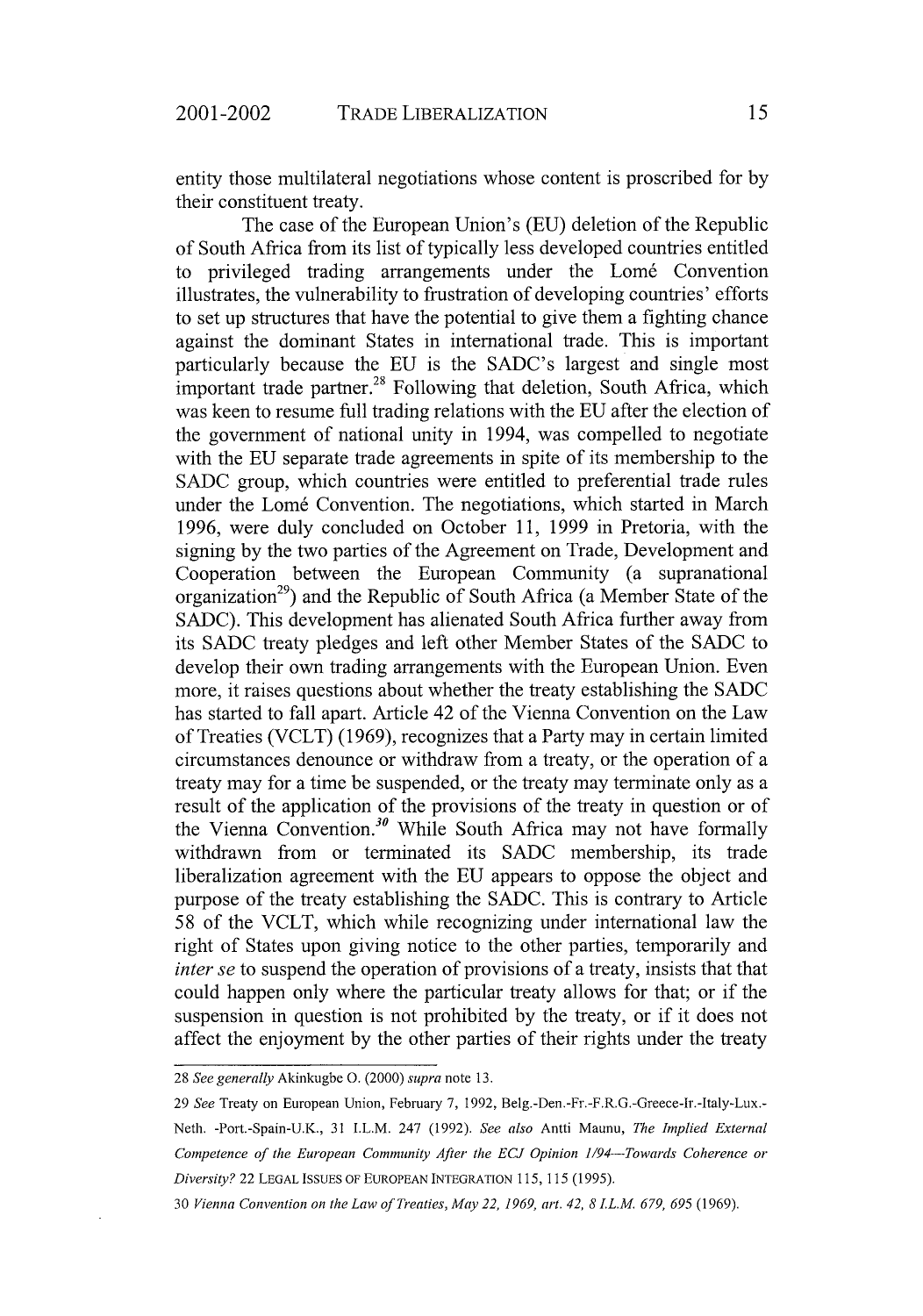or the performance of their obligations, and if it is not incompatible with the object and purpose of the treaty.<sup>31</sup> The object and purpose of the **SADC** treaty is to harmonize States Parties' economic policies and to pursue complementarity between national and regional strategies and programs leading to the formation of a full economic union,<sup>32</sup> which is exactly what the South Africa-EU trade liberalization treaty of 1999 opposes. This raises the question whether the SADC's constituent treaty authorizes unilateral withdrawal or termination. The customary rule *pacta sunt servanda* is instructive. Oppenheim writes that:

> With treaties which are apparently intended, or expressly concluded, for a permanent purpose or for a fixed period of time, it would not be permissible to impute to the parties an intention to allow unilateral denunciation or withdrawal. Apart from cases in which such intention must be excluded, the position in customary international law is less clear **...** Article 56 of the Vienna Convention lays down that the general rule is that in the absence of provision in the treaty, a party may not withdraw from it or denounce it: but denunciation or withdrawal are permitted on at least 12 months' notice if it is established that the Parties intended to admit that possibility, or if a right of denunciation or withdrawal may be implied by the nature of the treaty.<sup>33</sup>

Qualitatively, the SADC treaty appears to be supranational in its aspirations. That Parties intended unilateral withdrawal or denunciation of the treaty is difficult to support, though in theory no treaty is beyond Member States' competence to rescind. President Bush's announcement on May 2, 2001 that his administration intended to leave behind the constraints of the Anti-Ballistic Missile (ABM) Treaty (1972) because it perpetuated distrust and mutual vulnerability, and to deploy defenses against possible missile attacks from States, other than those formerly regarded as major threats to the United States, is a good example. The ABM Treaty is a bilateral treaty entered into in 1972 between the United States and the then-Soviet Union.<sup>34</sup> Under the treaty, each Party undertakes not to deploy ABM systems for a defense of the territory of its country, not to provide a base for such defense, and not to deploy ABM systems for defense of an individual region except as provided for in Article III, which allows each party to deploy one ABM system to defend its national capital and one system to defend a region containing

<sup>31</sup> *Id.* at art. 58.

<sup>32</sup> *See* articles 5(l)(e) and 5(1)(f) Treaty Establishing the Southern Africa Development Community *supra* note 3, at 124.

<sup>33</sup> OPPENHEIM'S INTERNATIONAL LAW 1298-99 (Robert Jennings & Arthur Watts eds., Longman 1996) 1905.

<sup>34</sup> Treaty on the Limitation of Anti-Ballistic Missile Systems, May 26, 1972, art. 1(2), U.S.- U.S.S.R., 23 **U.S.T.** 3435, *available at* http://www.defenselink.mil/acq/acie/treaties/abm/abm.htm.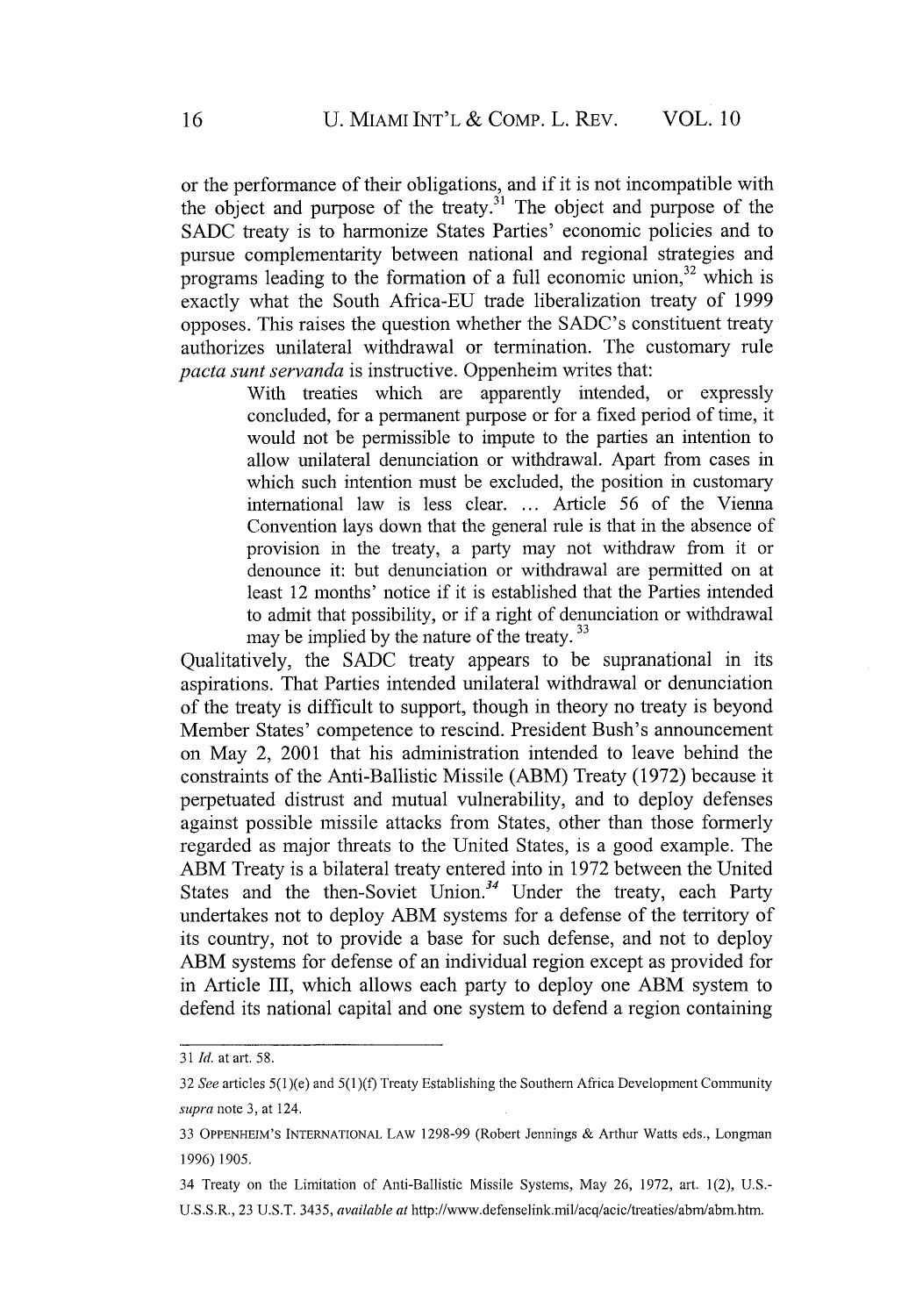ICBM silo launchers.<sup>35</sup> The U.S.'s proposed missile defenses would go beyond the limited systems permitted under the ABM Treaty. Analysis of the U.S.'s claims that it unilaterally can free itself from the ABM treaty is instructive on the question whether South Africa's breach of the object and purpose of the SADC treaty is justifiable. Kirgis writes, that:

> The parties to a bilateral treaty may agree, if they wish, to abrogate or modify the treaty at any time. Thus, if the United States and Russia agree that the ABM Treaty no longer serves their purposes and decide to terminate it, they may do so by mutual agreement. Non-party States would not have a right to object unless they could make the highly unlikely showing that they were intended beneficiaries of the Treaty, that they relied on the Treaty's continuation in force (in the sense that they did or refrained from doing something significant that they otherwise would or would not have done), and that they would suffer material detriment if the Treaty is terminated. If one of the parties to a treaty unilaterally abandons it, the other party could maintain that the treaty has been breached—unless one of the internationally—recognized grounds for lawful treaty termination is present. One such ground, often invoked when a party wishes to terminate a treaty obligation, is that there has been a fundamental change of circumstances since the treaty was entered into (sometimes called the doctrine of rebus sic stantibus). Under the Vienna Convention on the Law of Treaties, which codifies the customary international law of treaties for the most part, a change of circumstances may be invoked as a ground for terminating or withdrawing from a treaty, but only if certain conditions are met. First, the change must be of circumstances existing at the time the treaty was made. Second, the change of circumstances must be "fundamental." Third, the change must not have been foreseen by the parties. Fourth, the existence of those circumstances must have constituted an essential basis of the consent of the parties to be bound by the treaty in the first place. Fifth, the effect of the change must be radically to transform the "extent" of obligations still to be performed under the treaty. The Vienna Convention does not define "fundamental" nor does it make clear what is meant by the "extent" of obligations still to be performed. Regarding the latter point, in the French language version of the Vienna Convention, the word translated into English as "extent" is "portée." It could be translated as "impact." 36

The EU's refusal to deal with South Africa as a typical developing State would constitute a fundamental change of South

36 Frederic L. Kirgis, *Proposed Missile Defenses and the ABM Treaty,* AM.SOC'Y. OF INT'L L.

(2001), *available at* http://www.asil.org/insights/insigh70.htm (last visited Oct. 1,2001). *See also* Oppenheim's Int'l. L. *supra* note 33, at 1298.

*<sup>35</sup> Id.* at art. 3.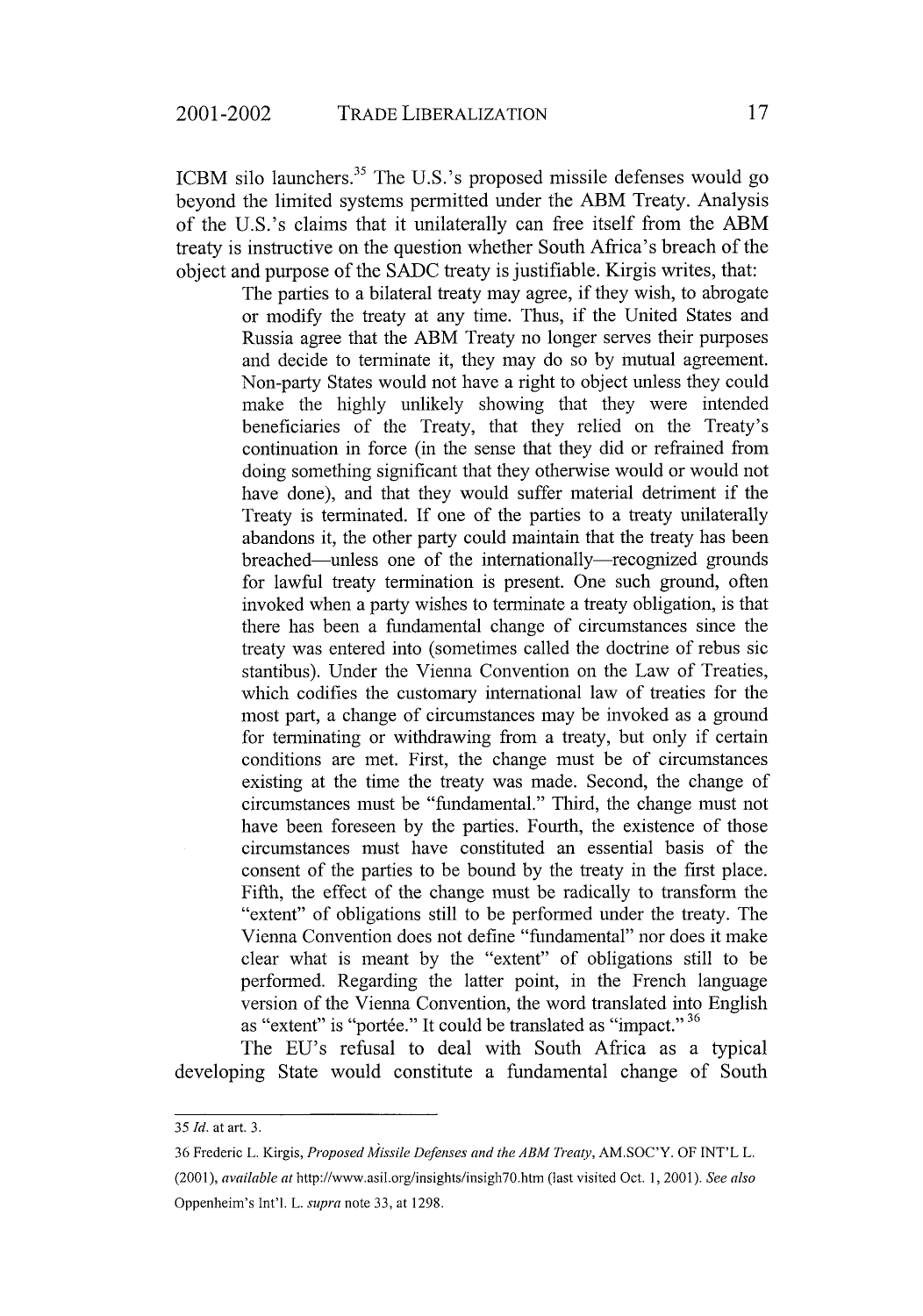Africa's circumstance relative to the treaty establishing the SADC. The reason for this is that the shift in the perceived status of South Africa by the EU, and the effect of the shift on South Africa satisfies the criteria for determining that a fundamental change of circumstances has occurred, which entitles a State to walk away from a previous treaty dealing with related subject matter. However, a Party is not entitled simply to declare that because the change of circumstances rendered the treaty's obligations unbearable it could no longer consider itself bound by the treaty. Rather, "The proper course was considered to be for it first to approach the other Party (or Parties) with a request to agree to the abrogation of the treaty, perhaps coupling the request with an offer to submit any disputed issue to judicial determination."<sup>37</sup> This recognizes that a treaty is concluded against the background of all kinds of circumstances, which a State takes into account in consenting to be bound by the treaty.

The perceived change of South Africa's economic status in the eyes of its major trading partner, the EU, from being a typical developing country that is entitled under the Lomé Convention to a preferential trade regime, to being much more than a typical developing country and therefore not entitled to the preferential trade regime of the Lom6 Convention, probably justifies South Africa's breach of its commitments under the SADC treaty on the grounds of foreseeability. Nonetheless, given the fundamental nature of the treaty establishing the SADC, South Africa could have resisted strongly the EU's effort to alienate it from its geographical, political and economic base. In the alternative, it could have initiated termination of its membership of the SADC. Given that neither of the above options prevailed, the result is that firstly, the EU has demonstrated its ability to bite out the heart of an emergent regional trading  $bloc^{38}$  by compelling the most significant Member State of that trading bloc to independently sacrifice its pledges to the emerging regional enterprise by entering into free trade agreements with itself. A second result is that the future of the SADC community hangs in the balance. Subtraction from the SADC's economic weight of South Africa means a certain and significant weakening of the SADC's economic bargaining strength with the EU. Having engaged South Africa through separate trade agreements, the EU has created for itself the possibility of sidelining the SADC States whose economies are predicated on the South African economy. This may compel the remaining SADC States to deal with South Africa as the EU's broker in the region. Common business sense has never favored third parties where there are two principals. The smaller economies of the SADC will probably be the

<sup>37</sup> *See* OPPENHEIM'S INT'L. L. *supra* note 33, at 1304-05.

<sup>38</sup> South Africa contributes 60 per cent of the total SADC trade with the rest of the world. *See* Valentine & Krasnik, *supra* note 15, at 275.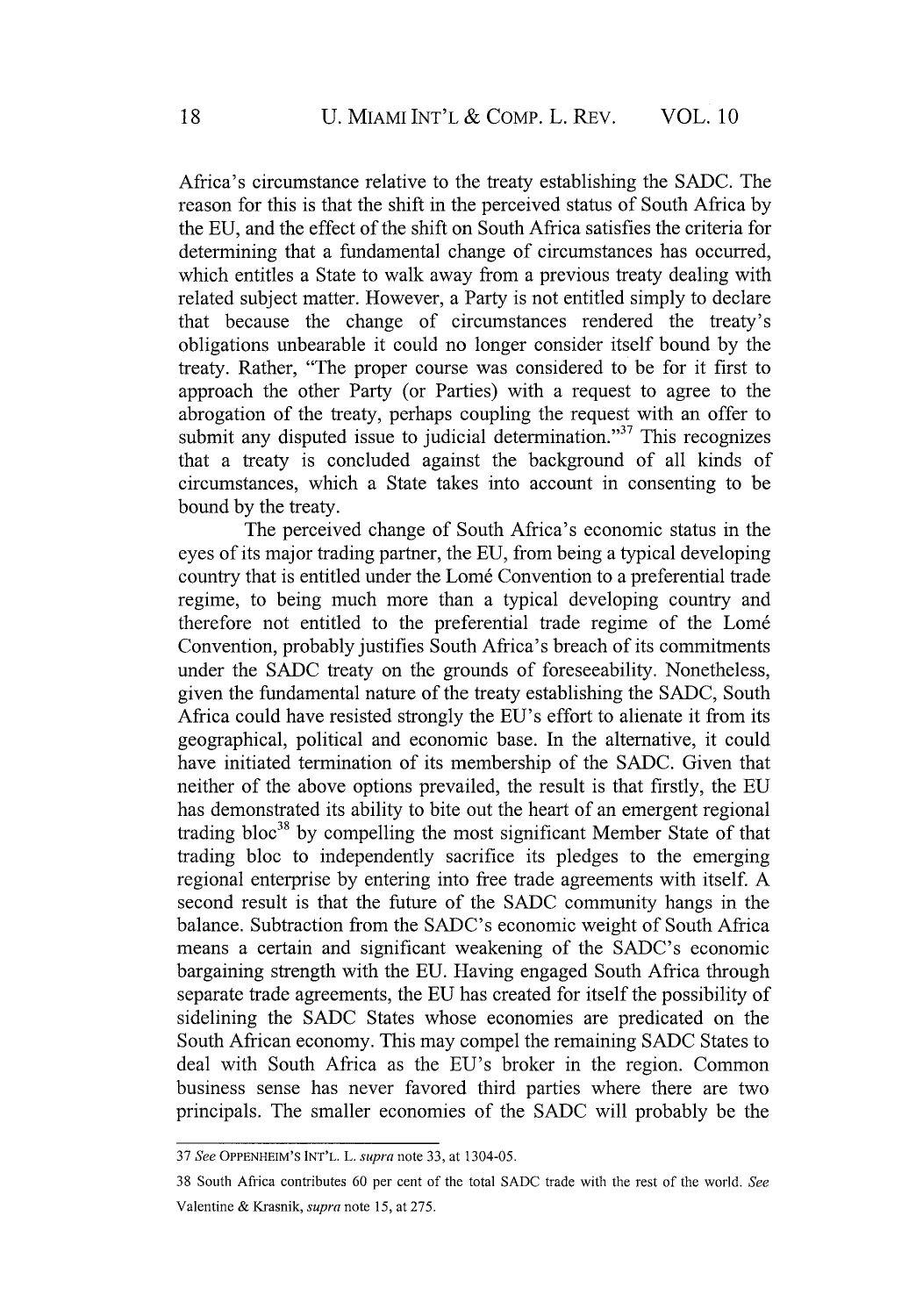biggest losers of the trade liberalization agreement between South Africa and the EU. The European Solidarity Towards Equal Participation of People (Eurostep), a network of NGOs, in its response to the Communication to the Council and the European Parliament: Guidelines for the Negotiation of New Cooperation Agreements with the African, Caribbean and Pacific (ACP) Countries of November 1997, correctly expressed the concern that:

> While liberalization has created significant winners, all studies show that the weakest economies often lose, and the poorest and most vulnerable people are those who usually absorb the majority of the costs of adjustment. While the EU's proposed cooperation with ACP to address supply-side constraints would assist in reducing costs, this section on trade appears to ignore the impact on the poor. 39

No preferential treatment of individual SADC Member States by the EU could mitigate the frustration of a fledgling supranational organization intended to serve its own region. While the other Member States of the SADC still enjoy preferential market access over South Africa under the beef and veal, banana, and sugar protocols annexed to the Lomé Convention,<sup>40</sup> that will probably change when South Africa's agreements with the EU have been fully phased in accordance with the 1999 trade liberalization treaty between the two Parties. The SADC's combined competitive advantage will probably be wiped out. The reason for this forecast is that the access terms of South Africa to the EU market will improve, and in fact become equal in some cases to those hitherto enjoyed by remaining SADC Member States on a number of product lines. One consequence of this development is that most of the SADC Member States will begin to encounter intensified competition from the much more developed markets in South Africa in terms of their exports to the EU market. Increased South African exports may thus replace part of SADC Member States' current exports to the EU.41 Economists apply comparative advantage to determine the composition and direction of trade.42 Comparative advantage theory states that under autarkic conditions a country could potentially export those goods and services

41 Akinkugbe, **0.** (2000), *supra* note 13, at 654-58.

42 Discussing the SADC's revealed comparative advantage ratios, *see supra* note 15, at 266.

<sup>39</sup> *See* Eurostep, *An Eurostep Response to the Communication to the Council and the European Parliament: Guidelines for the Negotiation of New Cooperation Agreements With the African, Caribbean and Pacific* (1997), *available at* http://www.oneworld.org/eurostep/eccom.htm. (Discussing the impact on exercise of national policy discretion of economic globalisation in South Africa). *See* CALITZ *supra* note 16, at 564-05.

<sup>40</sup> *See* Paul Sutton, *Seminar on Small Island Developing States: Their Vulnerability, Their Program of Action for Sustainable Development, Their Opportunities for Post-Lomb, Brussels,* (1998), *available at* http:www.oneworld.org/ecdpm/en/events/98013/sutton.htm.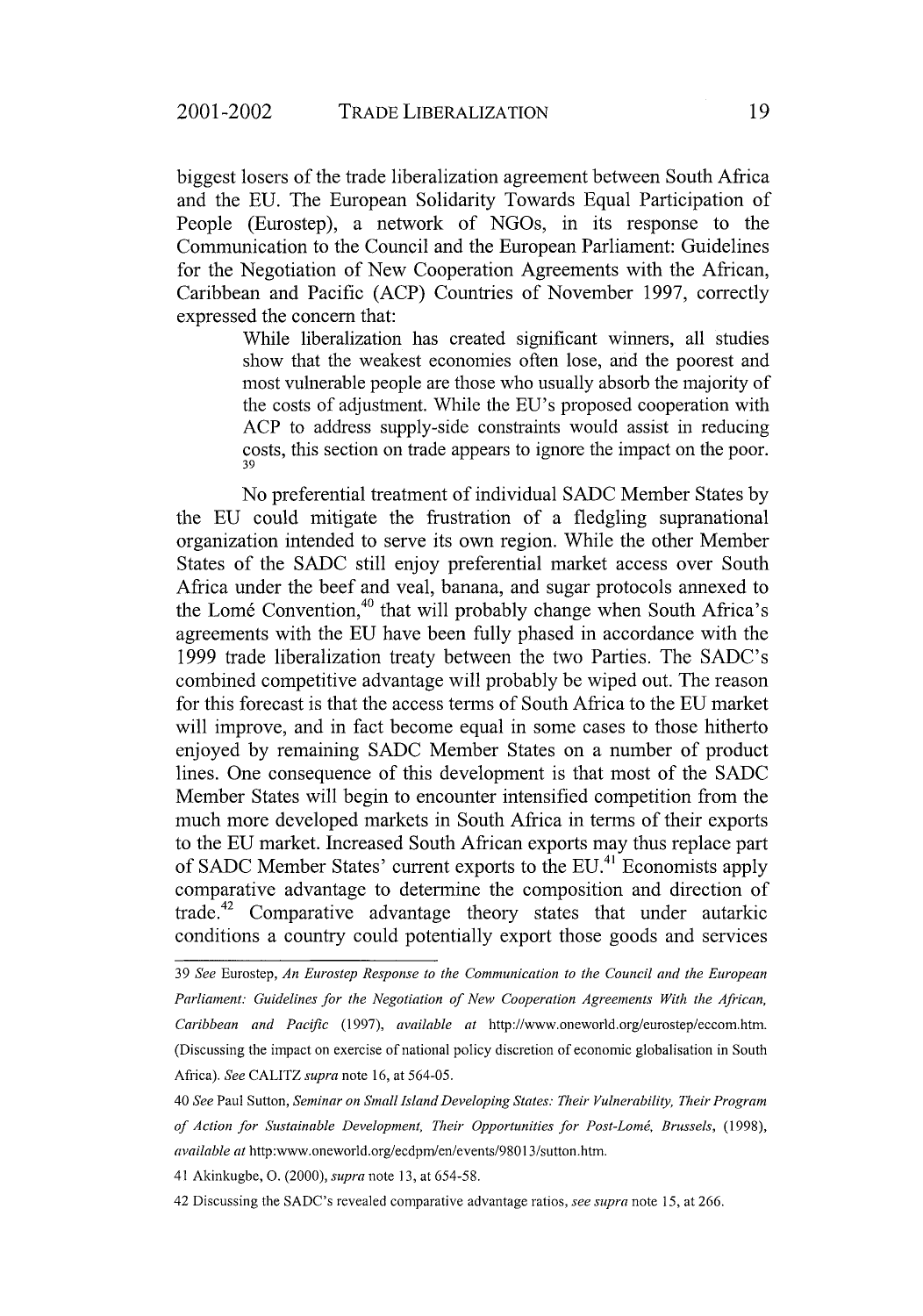which it produces at lower costs, relative to other countries.<sup>43</sup> According to Balassa, if the share of exports of a specific commodity from a country relative to total world trade in that commodity were higher than the share of its total exports in world trade, then the exporter had a comparative advantage in the export of that commodity.<sup>44</sup> Research up to  $2000$  shows that the export sectors showing the highest comparative advantage for the SADC include a cross section of agricultural, mining and manufacturing sectors. "However, even the manufacturing sectors that were identified were largely agricultural or mineral based, e.g. pulp and waste paper, iron and steel. "Given the size of the South African economy (reflected by its share of SADC exports of about 60 per cent) one would expect the relative comparative advantage to be heavily influenced by it."<sup>45</sup>

Research on probable country specific implications of full implementation of the Agreement on Trade, Development and Cooperation between the European Community and the Republic of South Africa (1999) suggests that: 1) Namibia will encounter increased competition with South Africa with respect to fish products; 2) Mauritius' textile industry will significantly be altered; 3) Swaziland's competitive position might be altered in respect of pineapples and fruit juice; and 4) Tanzania, Zambia and Zimbabwe might face increased competition with South Africa in tobacco and cut flowers and buds. 46

It appears that the EU's strategy of entering separate trade liberalisation agreements with the SADC's most powerful Member State potentially rips apart the sub-region's aspirations of achieving economic autonomy by 2034. Established at the behest of sovereign independent States in order to promote their joint common interests, the WTO could do more to ensure that economic strategies adopted by States Parties:

- 1) do not foster economic dependence of developing States on their more developed counterparts. Such an effort would be consistent with the pursuit of international social justice<sup>47</sup> or what Gallagher calls the WTO's concept of balance and fairness; and
- 2) do more to promote economic, social and cultural rights envisioned in the U.N. International Convention on Social and Cultural Rights (ICESCR) (1966).<sup>48</sup>

<sup>43</sup> *Id.*

<sup>44</sup> *See supra* note 15, at 267.

*<sup>45</sup> See supra* note *15,* at 275.

*<sup>46</sup> See supra* note 13, at 657.

<sup>47</sup> The preamble to the Constitution of the ILO opens: "Whereas universal and lasting peace can be established only if it is based upon social justice **... "** International Labour Organisation Const., Preamble, http://132.236. 108.39:8050/publicenglish/about/iloconst.htn.

<sup>48</sup> *See* G.A. Res. 2200, U.N. GAOR, 21st Sess., Supp. No. 16, at 49, U.N. Doc. A/6316 (1966).